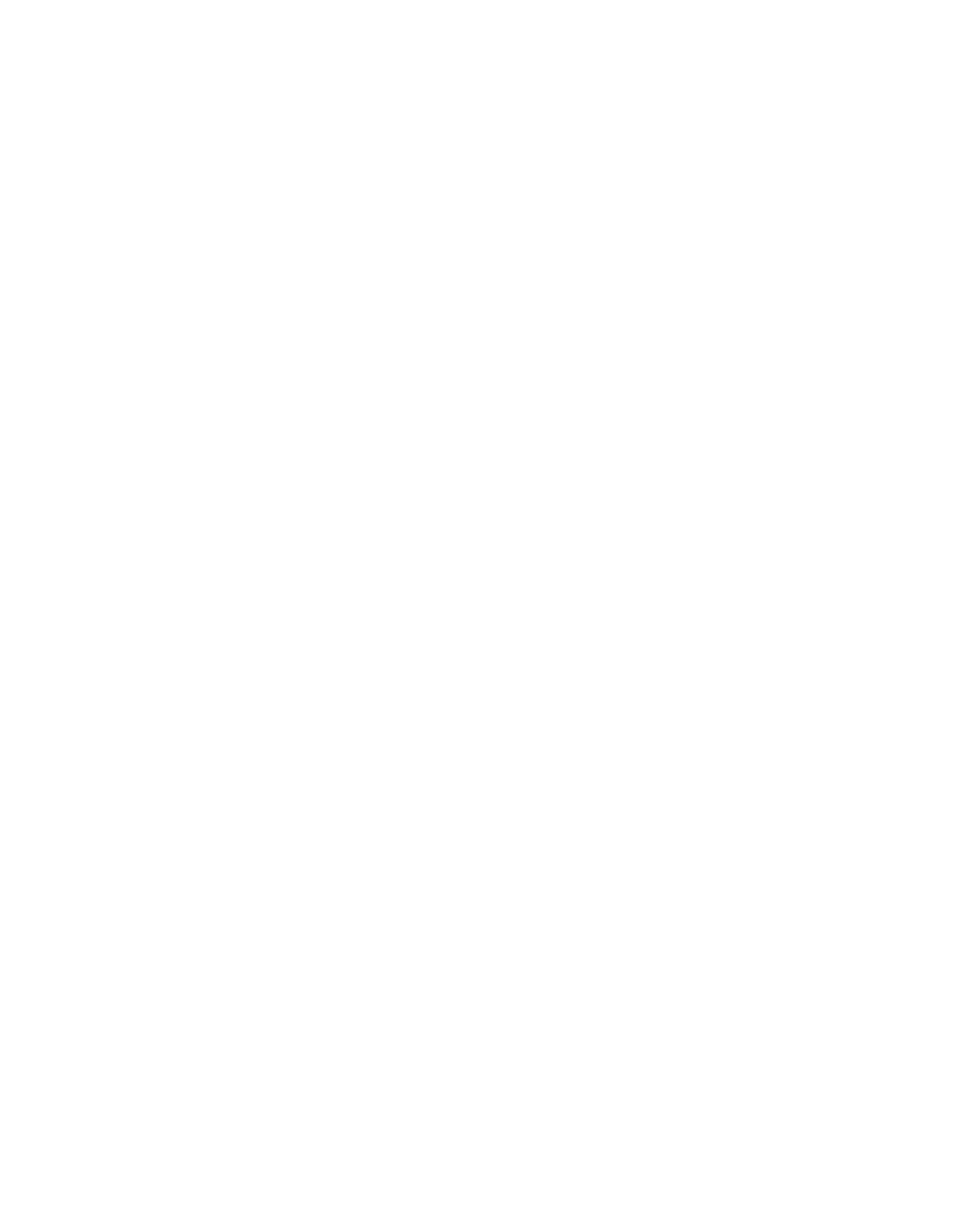## **TABLE OF CONTENTS**

| 1.0              | <b>INTRODUCTION</b>                                                              |   |
|------------------|----------------------------------------------------------------------------------|---|
| 2.0              |                                                                                  |   |
| 3.0              | BROWNFIELD PROJECT - TROWBRIDGE VILLAGE, LLC  3                                  |   |
| 3.1              | Description of Costs to be Paid for With Tax Increment Revenues and Summary      |   |
|                  |                                                                                  |   |
| 3.2              | Estimate of Captured Taxable Value and Tax Increment Revenues (MCL               |   |
|                  |                                                                                  |   |
| 3.3 <sub>2</sub> | Method by Which Cost will be Financed (MCL 125.2663(1)(E))5                      |   |
| 3.4              |                                                                                  |   |
| 3.5              | Estimated Impact of Tax Increment Financing on Revenues of Taxing                |   |
|                  |                                                                                  |   |
| 3.6              | Legal Description, Property Map and Personal Property (MCL 125.2663(1)(H))5      |   |
| 3.7              | Estimates of Residents and Displacement of Families (MCL 125.2663(1)(I))  5      |   |
| 3.8              |                                                                                  |   |
| 3.9 <sub>2</sub> |                                                                                  |   |
|                  | 3.10 Strategy For Compliance With Michigan's Relocation Assistance Law (MCL      |   |
|                  | . 6                                                                              |   |
|                  | 3.11 Description Of Proposed Use Of Local Site Remediation Revolving Fund (MCL   |   |
|                  | 6                                                                                |   |
|                  | 3.12 Other Material That The Authority Or Governing Body Considers Pertinent MCL |   |
|                  |                                                                                  | 6 |

### **APPENDICES**

- APPENDIX A ELIGIBLE PROPERTY & LEGAL DESCRIPTION
- APPENDIX B LOCATION MAP
- APPENDIX C TAX INCREMENT FINANCING TABLES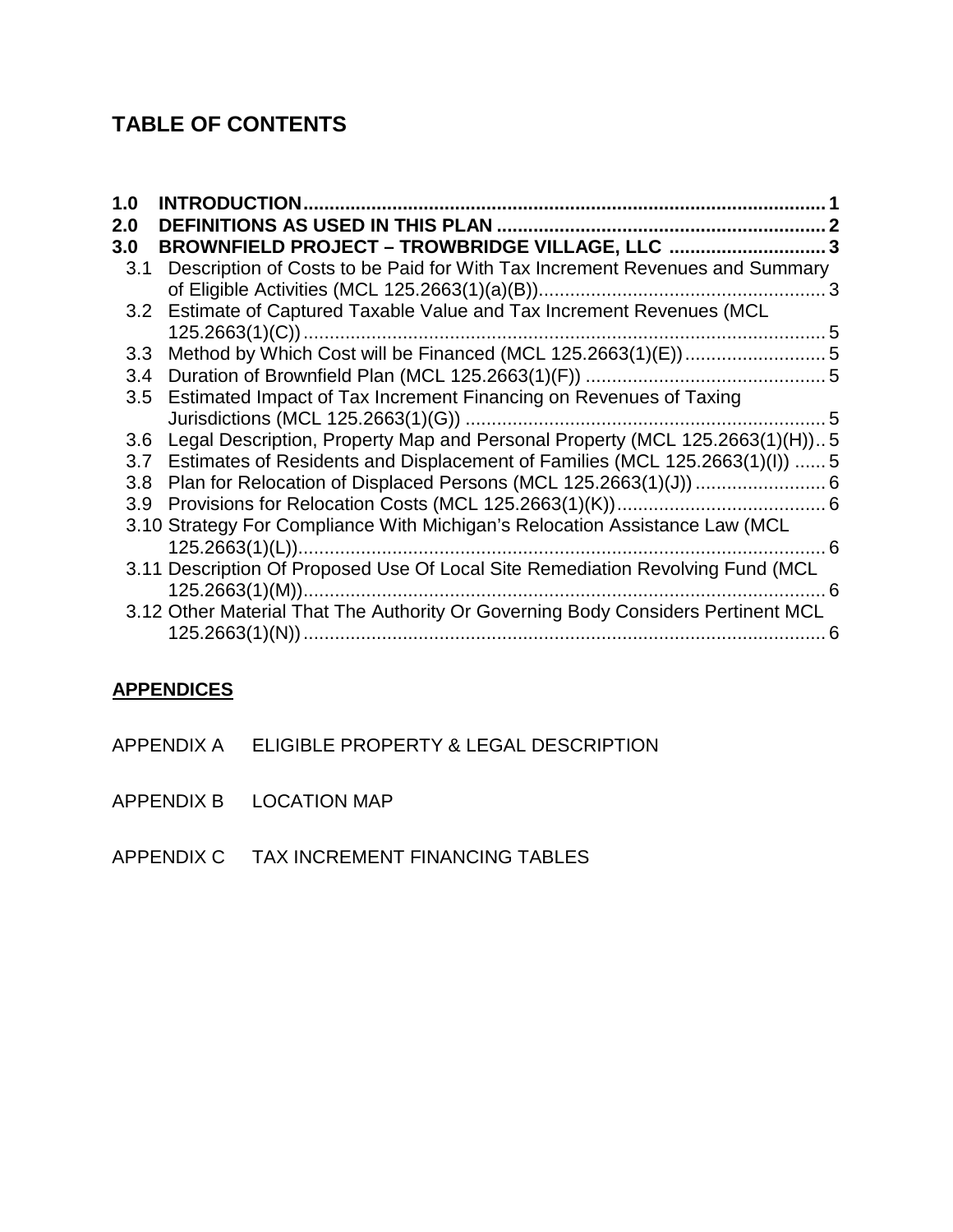#### **PROJECT SUMMARY**

| <b>Project Name:</b>                                | <b>Trowbridge Village</b>                                                                                                                                                                                                                                                                                                                                                                                                                                                                                                                                                                       |  |  |  |  |  |  |  |
|-----------------------------------------------------|-------------------------------------------------------------------------------------------------------------------------------------------------------------------------------------------------------------------------------------------------------------------------------------------------------------------------------------------------------------------------------------------------------------------------------------------------------------------------------------------------------------------------------------------------------------------------------------------------|--|--|--|--|--|--|--|
| <b>Project Developer:</b>                           | Trowbridge Village, LLC                                                                                                                                                                                                                                                                                                                                                                                                                                                                                                                                                                         |  |  |  |  |  |  |  |
| <b>Project Location:</b>                            | The eligible properties are located on the northwest corner of<br>Trowbridge Road and Harrison Road, with current addresses<br>of 920, 950, 962, and 990 Trowbridge Road, Parcel IDs 33-<br>20-01-24-122-018, 33-20-01-24-122-019; 33-20-01-24-122-<br>020; and 33-20-01-24-122-021.                                                                                                                                                                                                                                                                                                            |  |  |  |  |  |  |  |
| <b>Types of Eligible</b><br><b>Property:</b>        | Facility and contiguous with a facility                                                                                                                                                                                                                                                                                                                                                                                                                                                                                                                                                         |  |  |  |  |  |  |  |
| <b>Eligible Activities:</b>                         | Environmental Due Diligence, Building Demolition, Site<br>Demolition, Asbestos Abatement, Infrastructure<br>Improvements, Site Preparation, Contaminated Soil<br>Remediation, Parking, and Interest Expenses                                                                                                                                                                                                                                                                                                                                                                                    |  |  |  |  |  |  |  |
| <b>Reimbursable Costs:</b>                          | \$2,652,495                                                                                                                                                                                                                                                                                                                                                                                                                                                                                                                                                                                     |  |  |  |  |  |  |  |
| Total Project Investment: \$17,100,000              |                                                                                                                                                                                                                                                                                                                                                                                                                                                                                                                                                                                                 |  |  |  |  |  |  |  |
| <b>Years to Complete</b><br>Payback:                | 16 years, including interest, which includes splitting<br>increased taxes on a 65/35 basis with all the taxing entities                                                                                                                                                                                                                                                                                                                                                                                                                                                                         |  |  |  |  |  |  |  |
| <b>Estimated Eligible</b><br>Investment:            | \$2,652,495 including interest of \$669,890                                                                                                                                                                                                                                                                                                                                                                                                                                                                                                                                                     |  |  |  |  |  |  |  |
| <b>Annual Tax Revenue</b><br>Before Project (2014): | \$78,808                                                                                                                                                                                                                                                                                                                                                                                                                                                                                                                                                                                        |  |  |  |  |  |  |  |
| <b>Annual Tax Revenue</b><br>After Project: (2016)  | \$330,300                                                                                                                                                                                                                                                                                                                                                                                                                                                                                                                                                                                       |  |  |  |  |  |  |  |
| <b>Project Overview:</b>                            | Trowbridge Village, LLC will acquire the property, demo the<br>exterior/interior of the existing retail structure and former<br>restaurant, and construct a multi-family building. Any asbestos<br>will be abated and contaminated soils will be removed and<br>disposed of properly. The developer will also be completely<br>redeveloping all infrastructure on the site, including new water<br>and storm sewer. This Brownfield Plan has been created for<br>the purpose of facilitating the demolition, replacing unsuitable<br>soils and environmental remediation with associated costs. |  |  |  |  |  |  |  |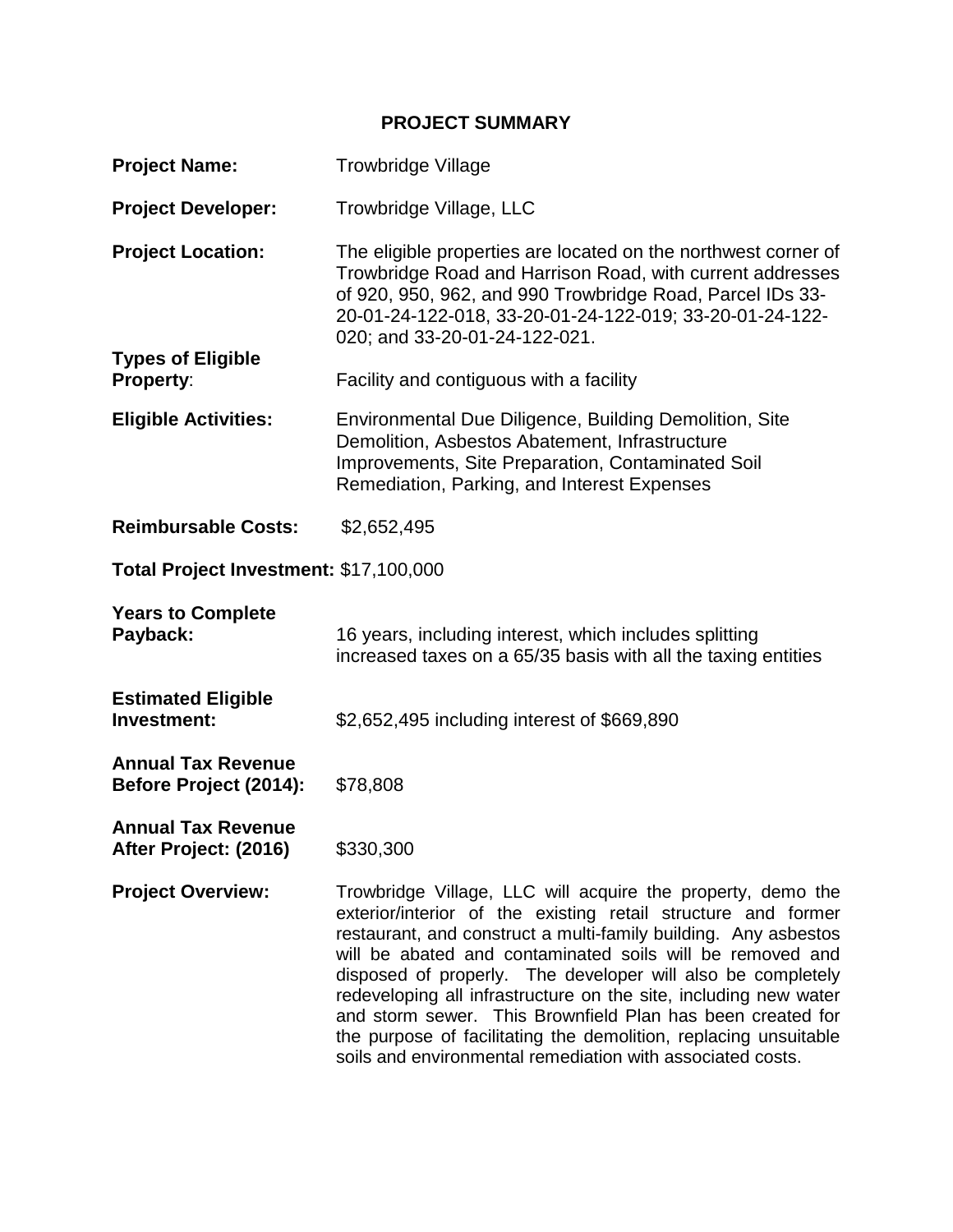### **BROWNFIELD PLAN**

## **Trowbridge Village Project 940 Trowbridge Road East Lansing BROWNFIELD REDEVELOPMENT AUTHORITY**

#### <span id="page-4-0"></span>**1.0 INTRODUCTION**

The City of East Lansing (the "City") established the East Lansing Brownfield Redevelopment Authority (the "Authority") by adoption of a resolution pursuant to the Brownfield Redevelopment Financing Act, Michigan Public Act 381 of 1996, as amended (Act 381). The Michigan Department of State, Office of the Great Seal, acknowledged receipt and filing of the resolution. The City Council established the Authority Board and appointed its members. Act 381 authorizes the Authority to undertake all activities allowed by law. The primary purpose of Act 381 is to encourage the redevelopment of contaminated, functionally obsolete, or blighted property by providing economic incentives through tax increment financing for certain eligible activities.

The Brownfield Plan (the "Plan") describes qualifying factors that determine "eligible property" status, such as the conditions that qualify a property as a "facility," "functionally obsolete," and/or "blighted" that make it a brownfield site. The Plan also describes the new project that will occur. Finally, the Plan describes the method or methods used to revitalize the site, including the cost of demolition and installing the infrastructure, and the amount of tax dollars generated by the new development, if any, that will be used to pay for the revitalization. The Plan, once approved by the local unit of government and the Authority, acts as a guide for implementation of the project.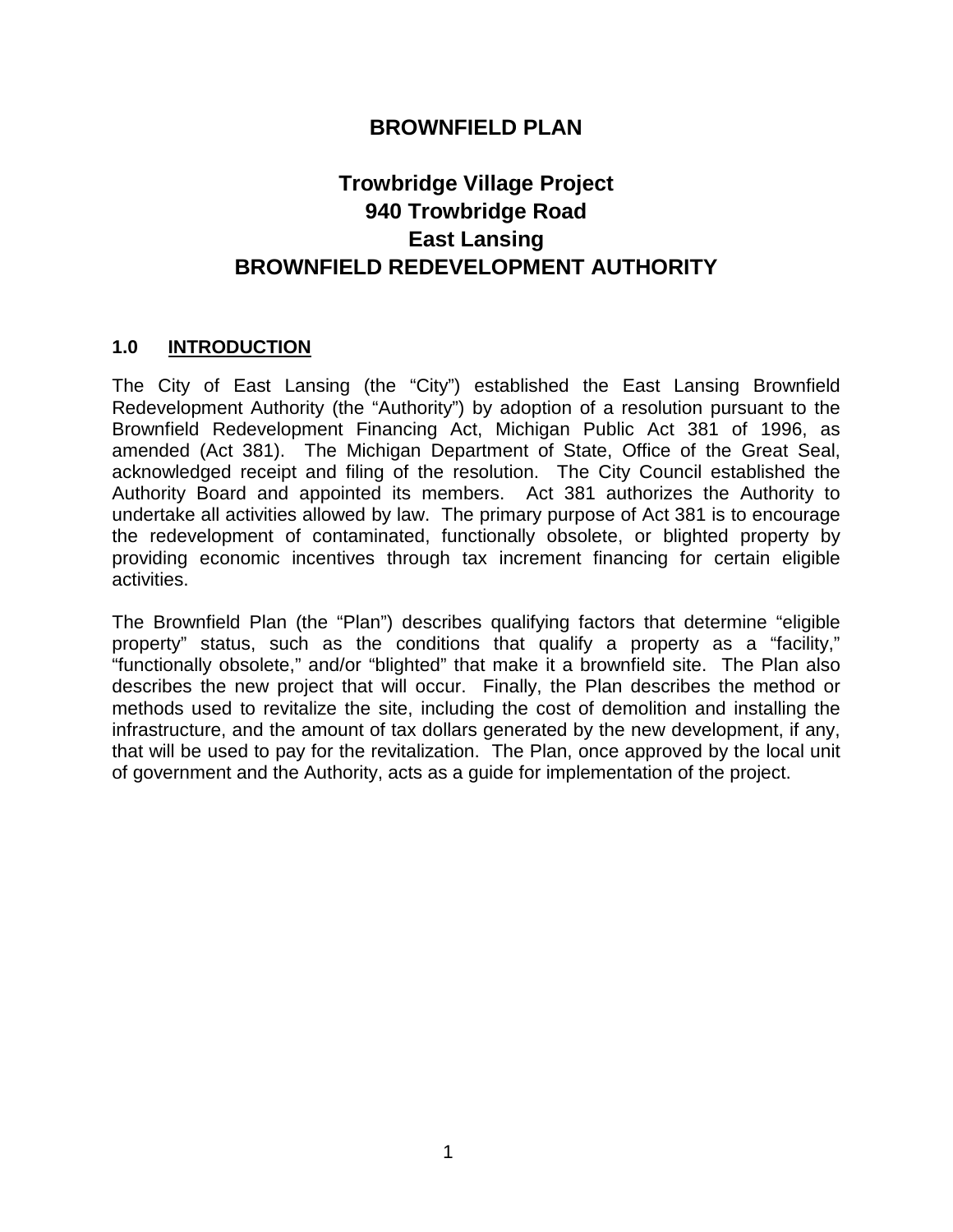#### <span id="page-5-0"></span>**2.0 DEFINITIONS AS USED IN THIS PLAN**

All terms used in this Brownfield Plan are defined as provided in the following statutes, as appropriate:

The Brownfield Redevelopment Financing Act, 1996 Mich. Pub. Acts 381, M.C.L. § 125.2651 et seq., as amended.

Part 201 of the Natural Resources and Environmental Protection Act, 1994 Mich. Pub. Acts 451, M.C.L. § 324.20101 et seq., as amended.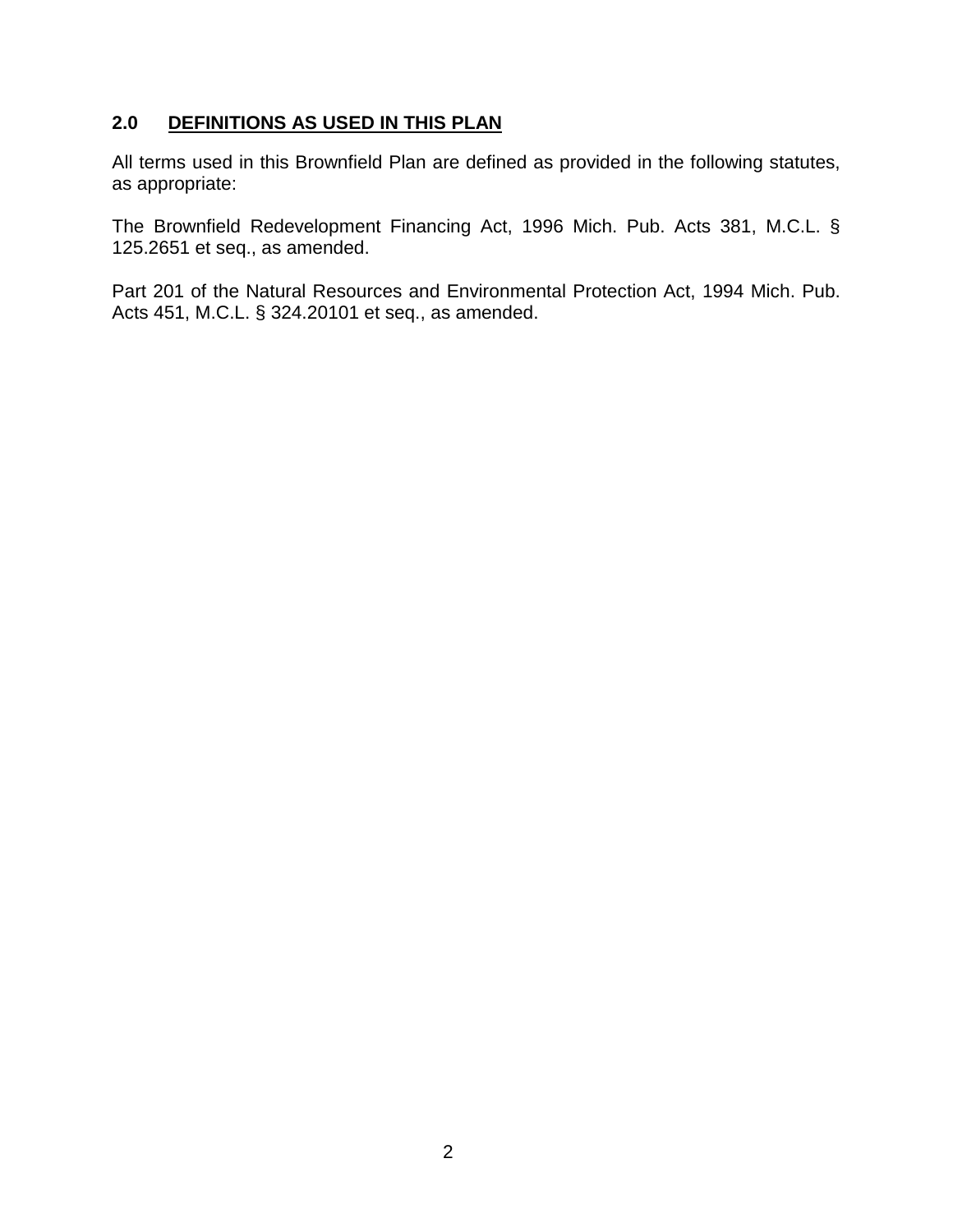#### <span id="page-6-0"></span>**3.0 BROWNFIELD PROJECT – TROWBRIDGE VILLAGE, LLC**

#### *Trowbridge Village Project Description*

Trowbridge Village, LLC, intends to construct one mixed-use building, and renovate the existing retail structure on the property after existing structures are demolished. The overall estimated investment for the development is approximately \$17.1 million. This Plan has been created for the purpose of facilitating the redevelopment of the property, to allow the Authority to utilize Tax Increment Financing (TIF) to reimburse the developer for the cost of certain eligible activities.

#### *B. Basis of Eligibility*

Public Act 381 of 1996, as amended, defines "Eligible Property" as "property for which eligible activities are defined under a brownfield plan that was used or is currently used for commercial, industrial or residential purposes that is either in a qualified local unit of government and is a facility, functionally obsolete, or blighted, or is not in a qualified local unit of government and is a facility, and includes parcels that are adjacent or contiguous to that property if the development of the adjacent and contiguous parcels is estimated to increase the captured taxable value of that property. Eligible property includes, to the extent included in the brownfield plan, personal property located on the property. Eligible property does not include qualified agricultural property exempt under Section 7ee of the general property tax act, 1983 PA 206, MCL 211.7ee, from the tax levied by a local school district for school operating purposes to the extent provided under Section 1211 of the revised school code, 1976 PA 451, MCL 324.20101."

The eligible property consists of approximately 7.35 acres located on the northwest corner of Trowbridge and Harrison, City of East Lansing. A legal description of the property to be included can be found in **Appendix A**. A Location Map illustrating the designated eligible properties is provided in **Appendix B**.

The property has been determined to be an "eligible property" as defined by Act 381 because it has meets the definition of "Facility" in accordance with Part 201 per PM Environmental Phase I ESA dated October 10, 2013 and Baseline Environmental Assessment dated November 13, 2013.

Since this project involves the redevelopment of contiguous parcels, the entire property is being defined as "Eligible Property" under this Plan.

#### <span id="page-6-1"></span>**3.1 DESCRIPTION OF COSTS TO BE PAID FOR WITH TAX INCREMENT REVENUES AND SUMMARY OF ELIGIBLE ACTIVITIES (MCL 125.2663(1)(A)(B))**

Eligible activities that will be conducted by the City as part of this project include: Environmental Due Diligence (Phase I ESA; Phase II ESA; Baseline Environmental Assessment (BEA); Due Care Plan); Building and Site Demolition; Asbestos Containing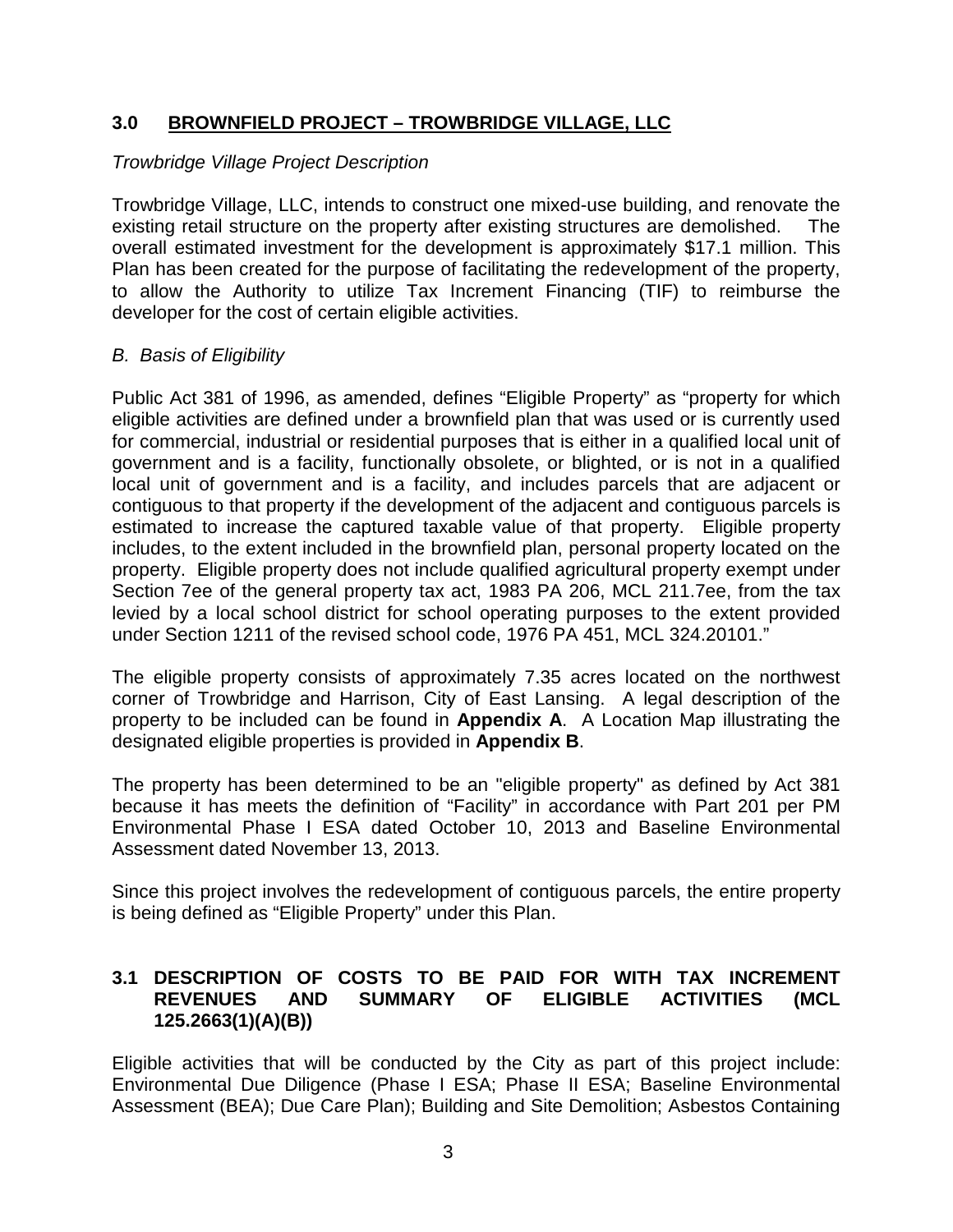Material (ACM) inspection and Asbestos Abatement; Due Care-related Soil and Groundwater Removal and Disposal; Infrastructure such as water, storm water and sewer construction, and Site Preparation activities.

Tax increment revenue generated by the development will be captured by the Authority and used to reimburse the developer for the cost of the eligible activities completed on the property. The cost of the Eligible Activities is reasonable in light of the resulting benefit and necessity to facilitate redevelopment. The estimated cost of the eligible activities is shown in the table below:

|                                                                    |                         | <b>Estimated Cost</b>                 |  |  |  |
|--------------------------------------------------------------------|-------------------------|---------------------------------------|--|--|--|
| <b>Eligible Activities</b>                                         |                         | <b>Eligible Tax</b><br><b>Capture</b> |  |  |  |
| <b>Environmental Due Diligence</b>                                 | \$                      | 36,750                                |  |  |  |
| Post Remediation Sampling / Reporting                              | \$                      | 10,500                                |  |  |  |
| <b>Building Demolition</b>                                         | \$                      | 232,050                               |  |  |  |
| Site Demolition                                                    | \$                      | 105,000                               |  |  |  |
| Asbestos Abatement/Hazardous Materials Abatement/Survey            | \$                      | 52,500                                |  |  |  |
| Due Care-related Soil and Groundwater Remediation                  | \$                      | 157,500                               |  |  |  |
| Site Work/Soils                                                    | \$                      | 525,000                               |  |  |  |
| Sewer Infrastructure                                               | \$                      | 105,000                               |  |  |  |
| Storm Water Infrastructure                                         | \$                      | 105,000                               |  |  |  |
| Water Main Infrastructure                                          | \$                      | 183,750                               |  |  |  |
| Parking/Road Infrastructure                                        | \$                      | 262,500                               |  |  |  |
| Legal                                                              | \$                      | 15,000                                |  |  |  |
|                                                                    |                         |                                       |  |  |  |
| Developer Reimbursable Eligible Activities Sub Total               | \$                      | 1,790,550                             |  |  |  |
|                                                                    |                         |                                       |  |  |  |
| Contingency (10%)                                                  | \$                      | 179,055                               |  |  |  |
| <b>Brownfield Plan</b>                                             | \$                      | 5,000                                 |  |  |  |
| <b>BRA Administration</b>                                          | $\overline{\mathbb{S}}$ | 8,000                                 |  |  |  |
| Interest (5%)                                                      | $\mathbf{\$}$           | 669,890                               |  |  |  |
|                                                                    |                         |                                       |  |  |  |
| Total Estimated Cost of Eligible Activities to be Reimbursed using |                         |                                       |  |  |  |
| <b>Brownfield TIF</b>                                              | \$                      | 2,652,495                             |  |  |  |

#### **ESTIMATED COST OF ELIGIBLE ACTIVITIES**

The costs listed in the table above are estimated costs and may increase or decrease depending on the nature and extent of unknown conditions encountered on the property. If necessary, this Plan may be amended to add or delete eligible activities and the estimated cost of each.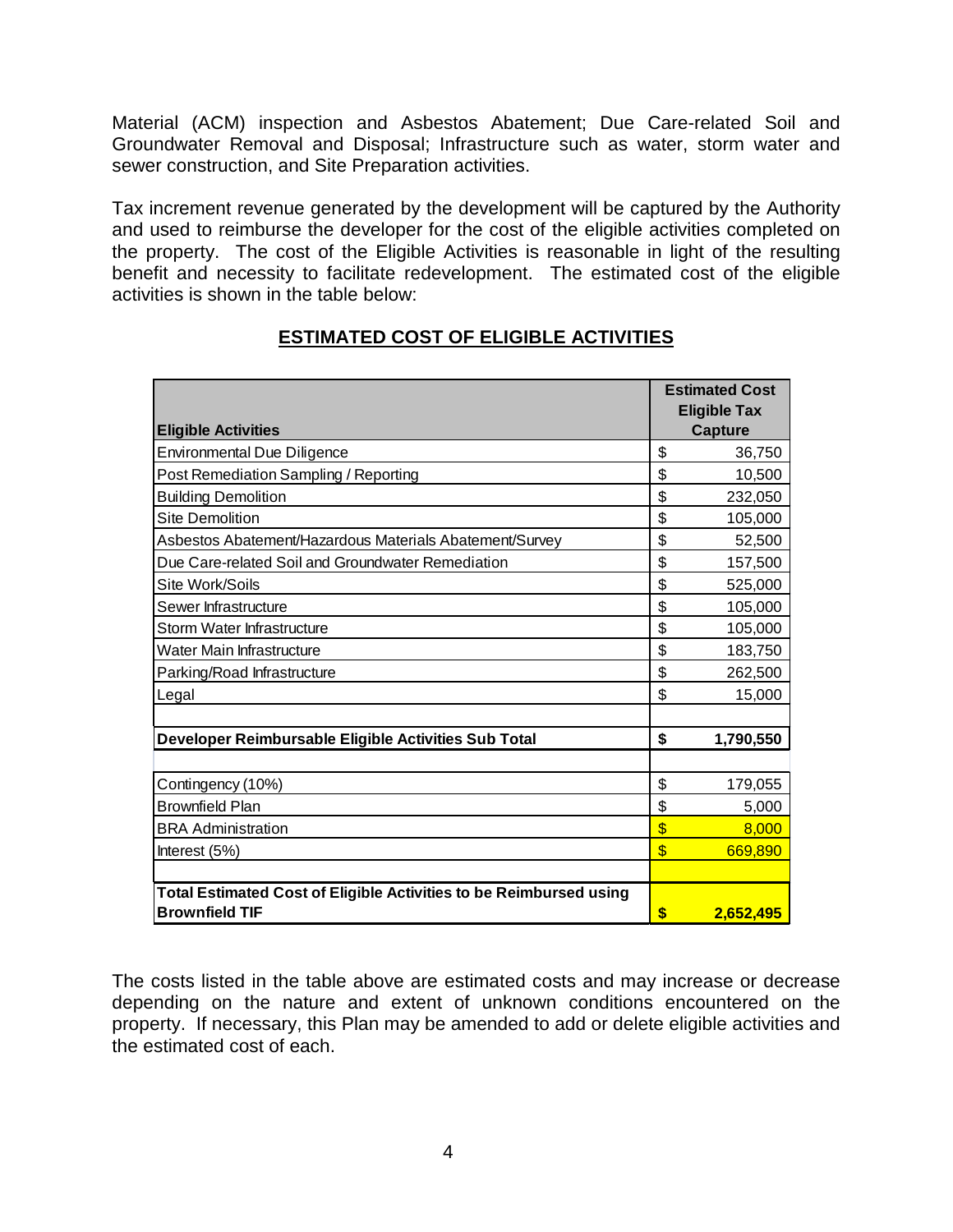#### <span id="page-8-0"></span>**3.2 ESTIMATE OF CAPTURED TAXABLE VALUE AND TAX INCREMENT REVENUES (MCL 125.2663(1)(C))**

Incremental taxes on the real property included in this Plan will be captured. The total taxable value of real property for 2014 is \$1,129,390. The actual initial taxable value for determining incremental taxes generated by the redevelopment will be determined by the City Assessor for the next assessment roll for which equalization will be completed upon adoption of this Plan.

The estimated total taxable value upon completion in 2016 is expected to be \$4,127,353. The captured incremental taxable value and associated tax increment revenue will be based on the actual increased taxable value from all taxable improvements on the property and the actual millage rates levied by the various taxing jurisdictions during each year of the plan.

The total estimated tax increment revenue captured by Authority will be 65% of the tax increment with the remaining 35% of the tax increment being distributed to all taxing entities. The estimated capture is detailed in **Appendix C** – Tax Increment Financing Table.

#### <span id="page-8-1"></span>**3.3 METHOD BY WHICH COSTS WILL BE FINANCED (MCL 125.2663(1)(E)**

The costs of the plan will be financed privately, by Trowbridge Village, LLC.

#### **3.4 DURATION OF BROWNFIELD PLAN (MCL 125.2663(1)(F))**

The duration of this Plan should be not less than the period required to reimburse all eligible activities plus an additional five years intended to be captured (if applicable) by the ELBRA for their Local Site Remediation Revolving Loan Fund. In no event, however, shall this Plan extend beyond 16 years.

#### <span id="page-8-2"></span>**3.5 ESTIMATED IMPACT OF TAX INCREMENT FINANCING ON REVENUES OF TAXING JURISDICTIONS (MCL 125.2663(1)(G))**

Detailed information related to the impact of tax increment financing on the various taxing jurisdictions is presented in **Appendix C**.

#### <span id="page-8-3"></span>**3.6 LEGAL DESCRIPTION, PROPERTY MAP AND PERSONAL PROPERTY (MCL 125.2663(1)(H))**

A legal description of the property, location map, and a boundary drawing of the property are provided as attachments. There is no personal property included as part of the eligible property.

#### <span id="page-8-4"></span>**3.7 ESTIMATES OF RESIDENTS AND DISPLACEMENT OF FAMILIES (MCL 125.2663(1)(I))**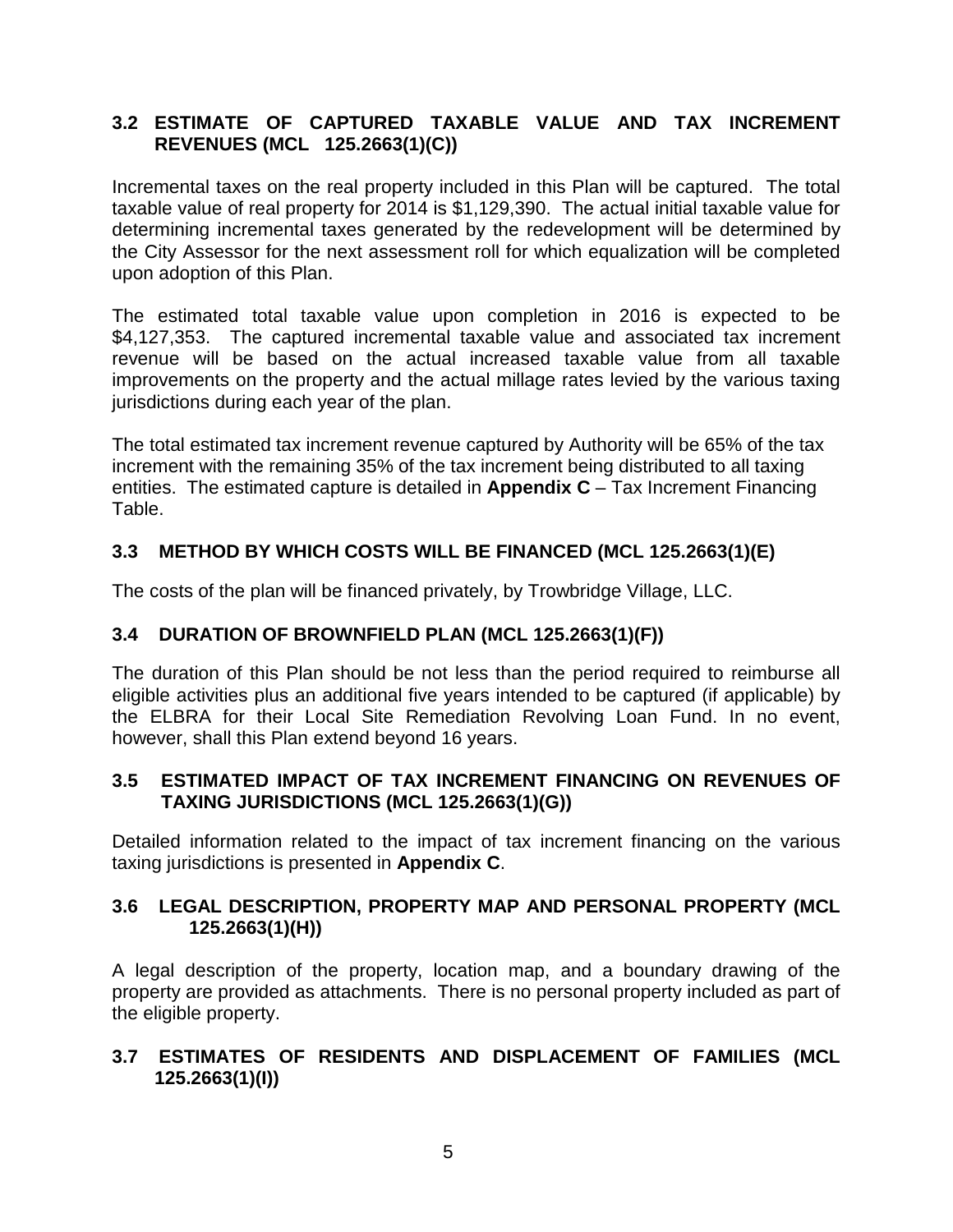There will be approximately 99 new residents to the area. No one will be displaced.

#### <span id="page-9-0"></span>**3.8 PLAN FOR RELOCATION OF DISPLACED PERSONS (MCL 125.2663(1)(J))**

No one is being displaced.

#### <span id="page-9-1"></span>**3.9 PROVISIONS FOR RELOCATION COSTS (MCL 125.2663(1)(K))**

No one is being displaced.

#### <span id="page-9-2"></span>**3.10 STRATEGY FOR COMPLIANCE WITH MICHIGAN'S RELOCATION ASSISTANCE LAW (MCL 125.2663(1)(L))**

No one is being displaced.

#### <span id="page-9-3"></span>**3.11 DESCRIPTION OF PROPOSED USE OF LOCAL SITE REMEDIATION REVOLVING FUND (MCL 125.2663(1)(M))**

No tax increment revenue will be deposited in the Authority's Local Site Remediation Revolving Fund as part of this Plan.

#### <span id="page-9-4"></span>**3.12 OTHER MATERIAL THAT THE AUTHORITY OR GOVERNING BODY CONSIDERS PERTINENT MCL 125.2663(1)(N))**

None.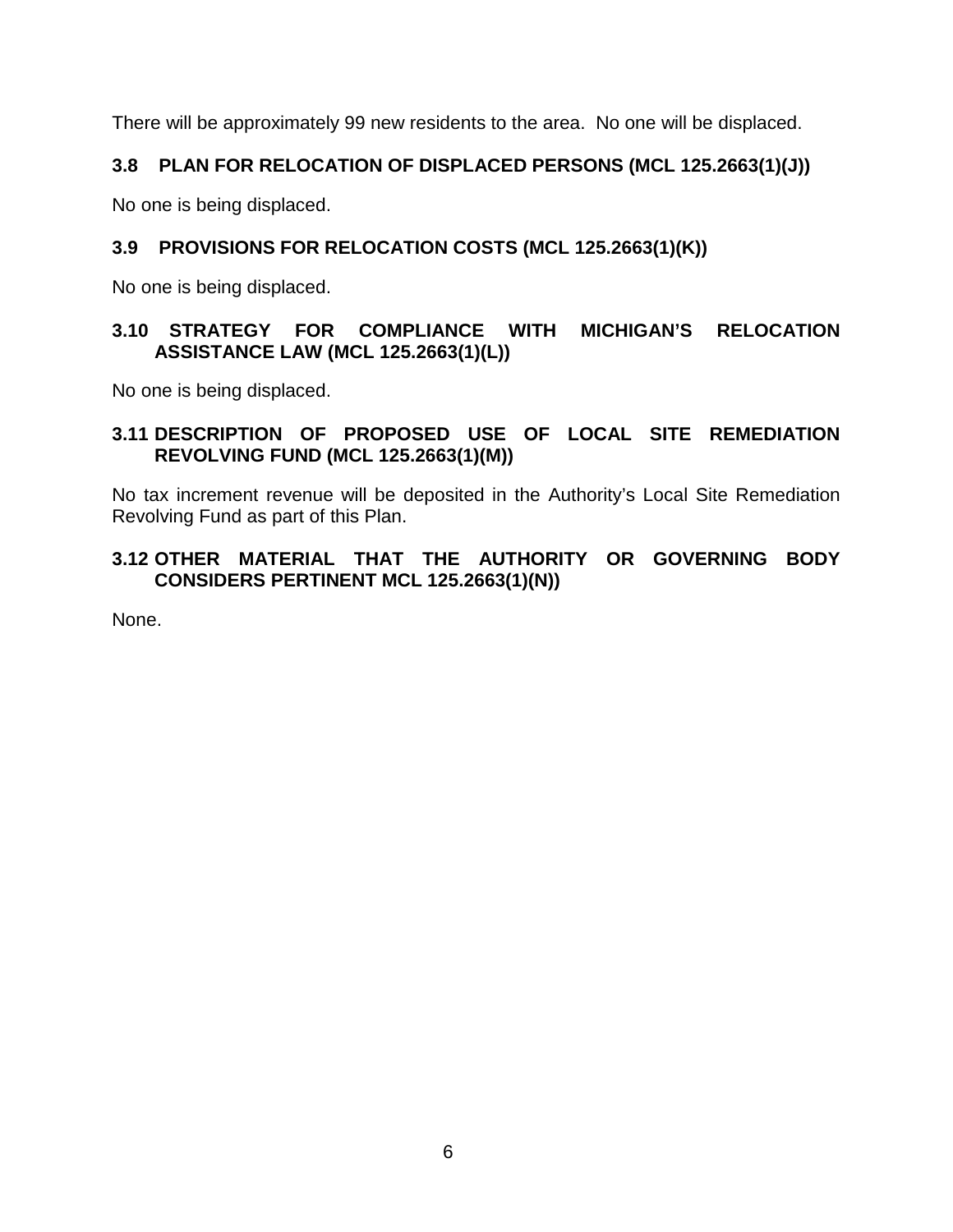## **Appendix A** ELIGIBLE PROPERTY & LEGAL DESCRIPTIONS

Lots 4, 5, 6, and 7 Sunrise Center, City of East Lansing, Ingham County, Michigan, as recorded in Liber 35 of Plats, Page 26, Ingham County Records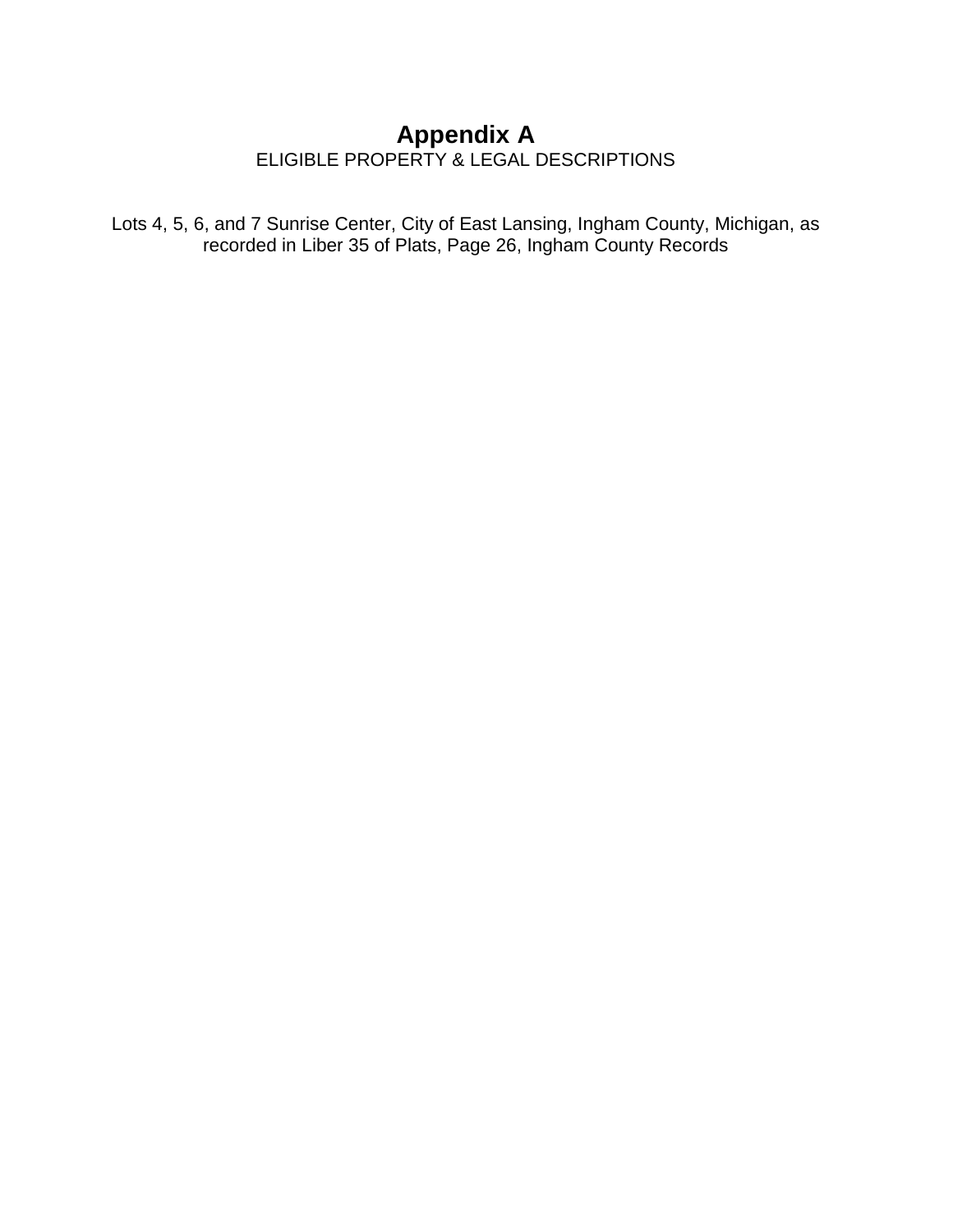**Appendix B** LOCATION MAP

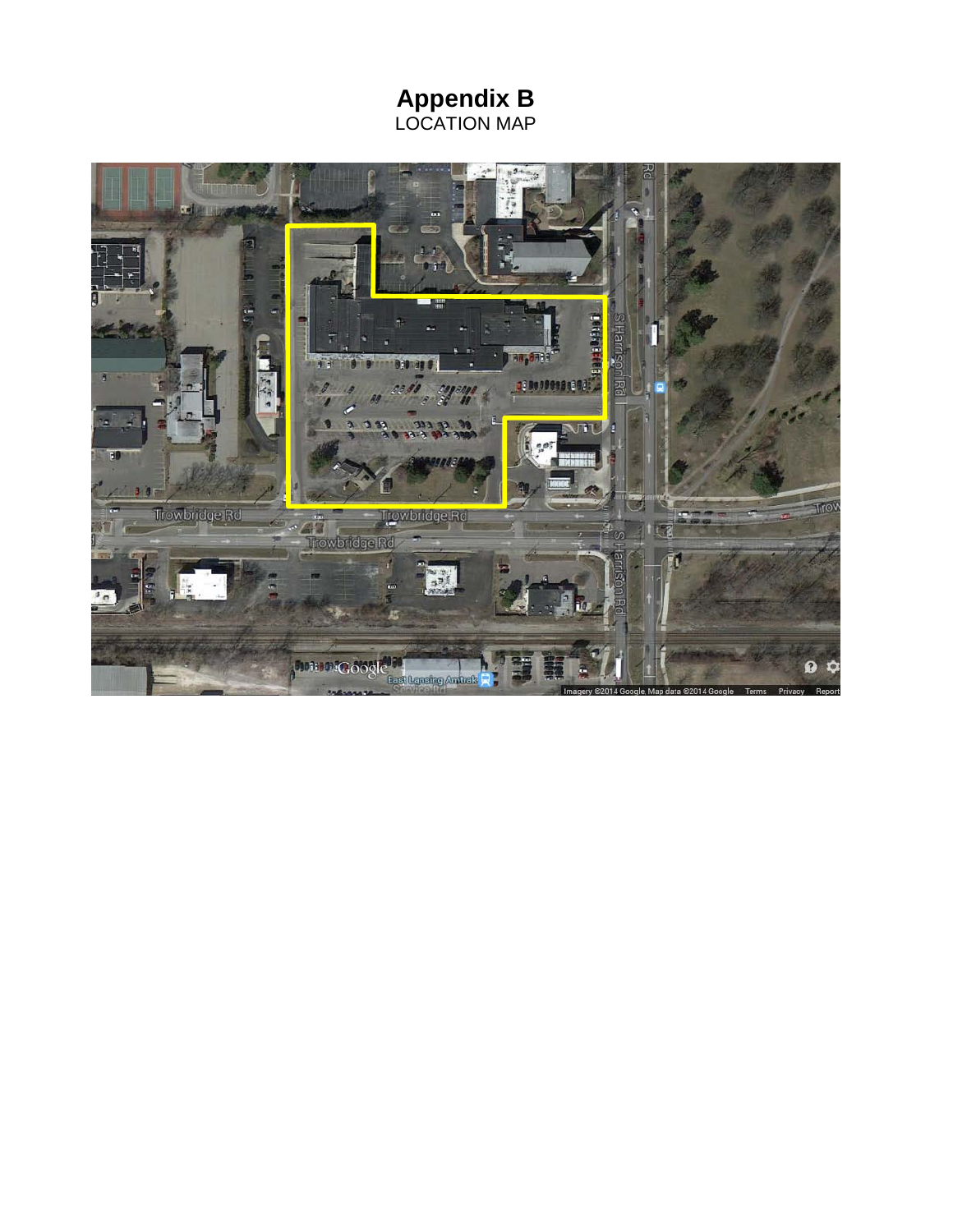# **Appendix C**

TAX INCREMENT FINANCING TABLE